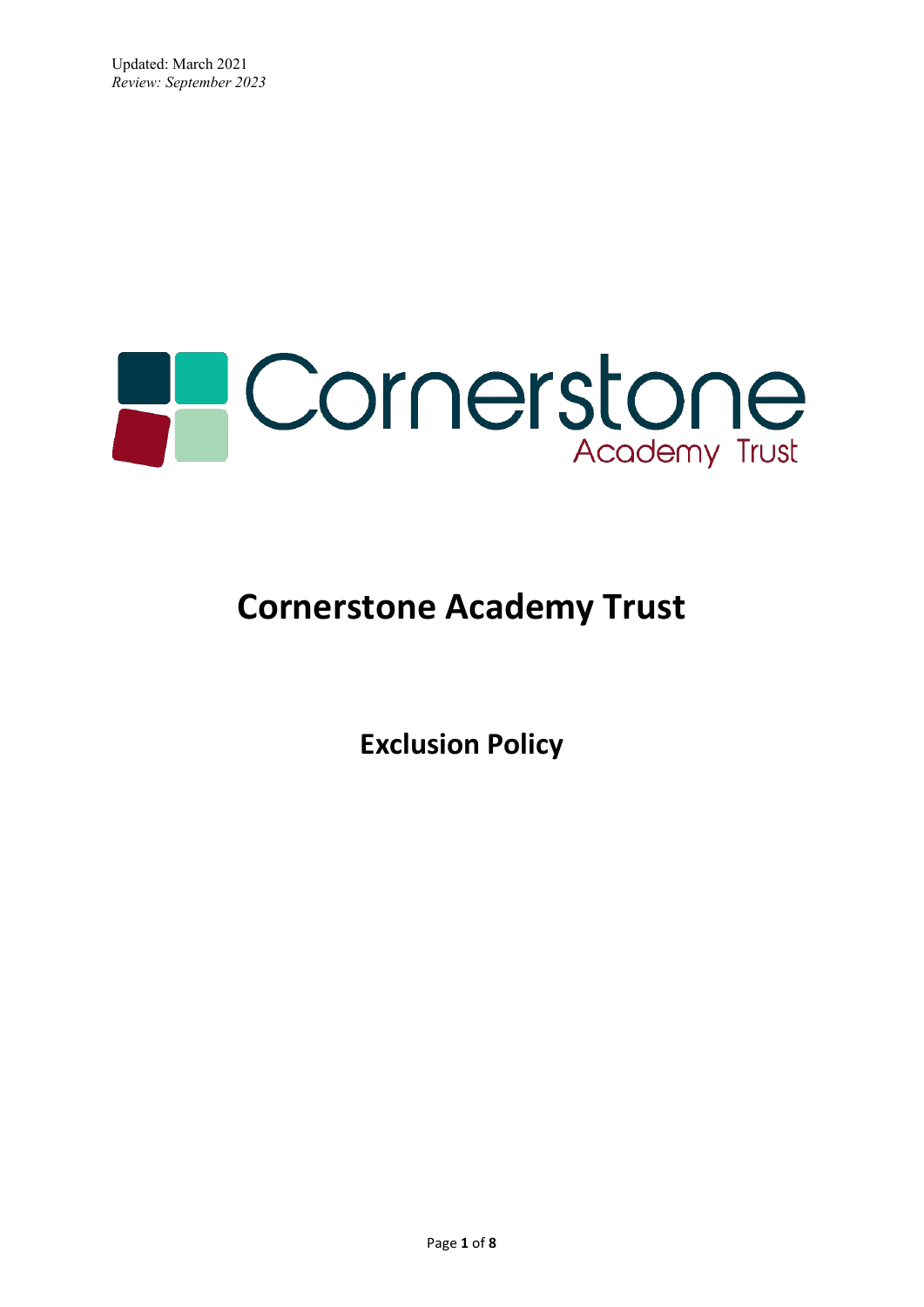# **Contents**

# **1. Aims**

Our school aims to ensure that:

- The exclusions process is applied fairly and consistently
- The exclusions process is understood by governors, staff, parents and pupils
- Pupils in school are happy and safe
- Pupils do not become NEET (not in education, employment or training)

# **2. Legislation and statutory guidance**

This policy is based on statutory guidance from the Department for Education: [Exclusion from](https://www.gov.uk/government/publications/school-exclusion)  [maintained schools, academies and pupil referral units \(PRUs\) in England.](https://www.gov.uk/government/publications/school-exclusion)

It is based on the following legislation, which outline schools' powers to exclude pupils:

- Section 52 of th[e Education Act 2002,](http://www.legislation.gov.uk/ukpga/2002/32/section/52) as amended by the [Education Act 2011](http://www.legislation.gov.uk/ukpga/2011/21/contents/enacted)
- [The School Discipline \(Pupil Exclusions and Reviews\) \(England\) Regulations 2012](http://www.legislation.gov.uk/uksi/2012/1033/made)

In addition, the policy is based on:

- Part 7, chapter 2 of the **Education and Inspections Act 2006**, which looks at parental responsibility for excluded pupils
- Section 579 of the **Education Act 1996**, which defines 'school day'
- The Education (Provision of Full-Time Education for Excluded Pupils) (England) Regulations [2007,](http://www.legislation.gov.uk/uksi/2007/1870/contents/made) as amended by [The Education \(Provision of Full-Time Education for Excluded Pupils\)](http://www.legislation.gov.uk/uksi/2014/3216/contents/made)  [\(England\) \(Amendment\) Regulations 2014](http://www.legislation.gov.uk/uksi/2014/3216/contents/made)

This policy complies with our funding agreement and articles of association.

# **3. The decision to exclude**

Only the Heads of Schools, can exclude a pupil from school. A permanent exclusion will be taken as a last resort.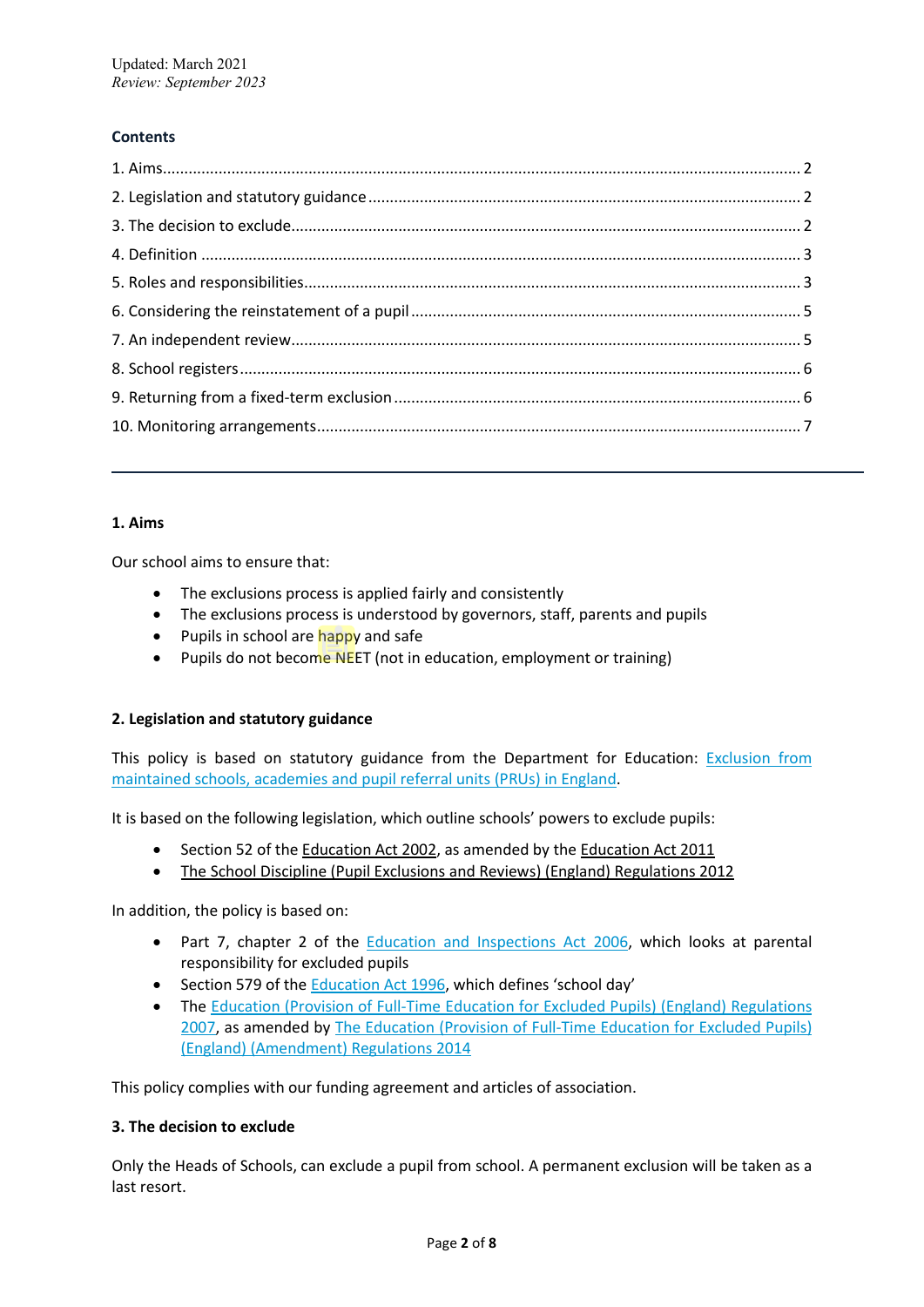Our school is aware that off-rolling is unlawful. Ofsted defines off-rolling as:

"…the practice of removing a pupil from the school roll without a formal, permanent exclusion or by encouraging a parent to remove their child from the school roll, when the removal is primarily in the interests of the school rather than in the best interests of the pupil."

We are committed to following all statutory exclusions procedures to ensure that every child receives an education in a safe and caring environment.

A decision to exclude a pupil will be taken only:

- In response to serious or persistent breaches of the school's behaviour policy, **and**
- If allowing the pupil to remain in school would seriously harm the education or welfare of others

Before deciding whether to exclude a pupil, either permanently or for a fixed period, the head of school will:

- Consider all the relevant facts and evidence, including whether the incident(s) leading to the exclusion were provoked
- Allow the pupil to give their version of events
- Consider if the pupil has special educational needs (SEN)

## **4. Definition**

For the purposes of exclusions, school day is defined as any day on which there is a school session. Therefore, INSET or staff training days do not count as a school day.

# **5. Roles and responsibilities**

#### **5.1 Heads of Schools**

#### **Informing parents**

The Head of Schools will immediately provide the following information, in writing, to the parents or carers of an excluded pupil:

- The reason(s) for the exclusion
- The length of a fixed-term exclusion or, for a permanent exclusion, the fact that it is permanent
- Information about parents'/carers' right to make representations about the exclusion to the governing board and how the pupil may be involved in this
- How any representations should be made
- Where there is a legal requirement for the governing board to meet to consider the reinstatement of a pupil, and that parents have a right to attend a meeting, be represented at a meeting (at their own expense) and to bring a friend

The Head of Schools will also notify parents by the end of the afternoon session on the day their child is excluded that for the first 5 school days of an exclusion, or until the start date of any alternative provision where this is earlier, parents are legally required to ensure that their child is not present in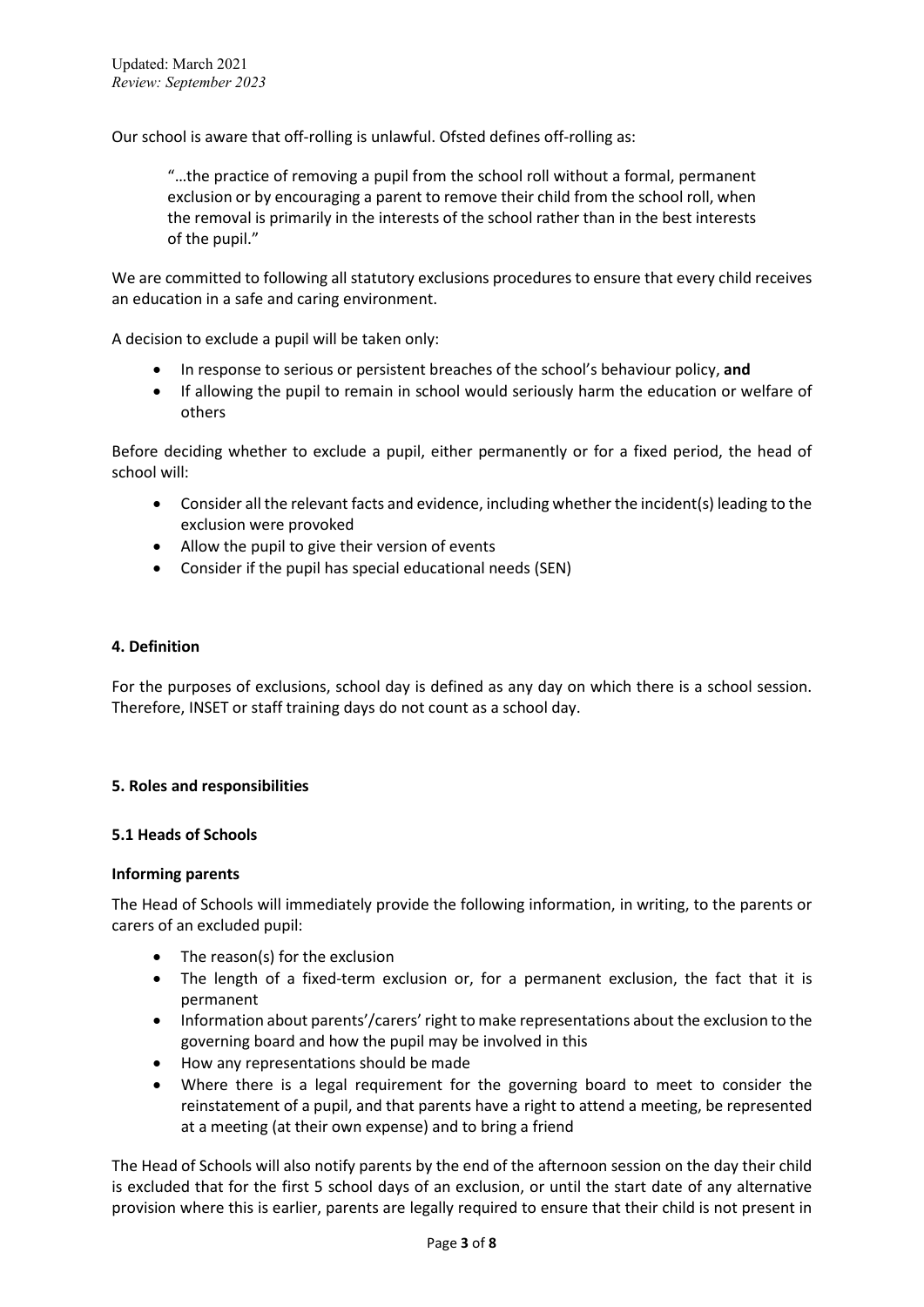a public place during school hours without a good reason. Parents/carers may be given a fixed penalty notice or prosecuted if they do not comply with this.

If alternative provision is being arranged, the following information will be included when notifying parents/carers of an exclusion:

- The start date for any provision of full-time education that has been arranged
- The start and finish times of any such provision, including the times for morning and afternoon sessions, where relevant
- The address at which the provision will take place
- Any information required by the pupil to identify the person they should report to on the first day

Where this information on alternative provision is not reasonably ascertainable by the end of the afternoon session, it may be provided in a subsequent notice, but it will be provided no later than 48 hours before the provision is due to start. The only exception to this is where alternative provision is to be provided before the sixth day of an exclusion, in which case the information can be provided with less than 48 hours' notice with parents' consent.

# **Informing the trust board and local authority**

The Head of Schools will immediately notify the trustee board and the local authority (LA) of:

- A permanent exclusion, including when a fixed-period exclusion is followed by a decision to permanently exclude a pupil
- Exclusions which would result in the pupil being excluded for more than 5 school days (or more than 10 lunchtimes) in a term
- Exclusions which would result in the pupil missing a public examination

For a permanent exclusion, if the pupil lives outside the LA in which the school is located, the headteacher will also immediately inform the pupil's 'home authority' of the exclusion and the reason(s) for it without delay.

For all other exclusions, the head of school will notify the trust board and LA once a term.

# **5.2 The trust board**

Responsibilities regarding exclusions are delegated to the trust board

The trust board has a duty to consider the reinstatement of an excluded pupil (see section 6).

# **5.3 The LA**

For permanent exclusions, the LA is responsible for arranging suitable full-time education to begin no later than the sixth day of the exclusion.

# **6. Considering the reinstatement of a pupil**

The Trust Board will consider the reinstatement of an excluded pupil within 15 school days of receiving the notice of the exclusion if:

- The exclusion is permanent
- It is a fixed-term exclusion which would bring the pupil's total number of school days of exclusion to more than 15 in a term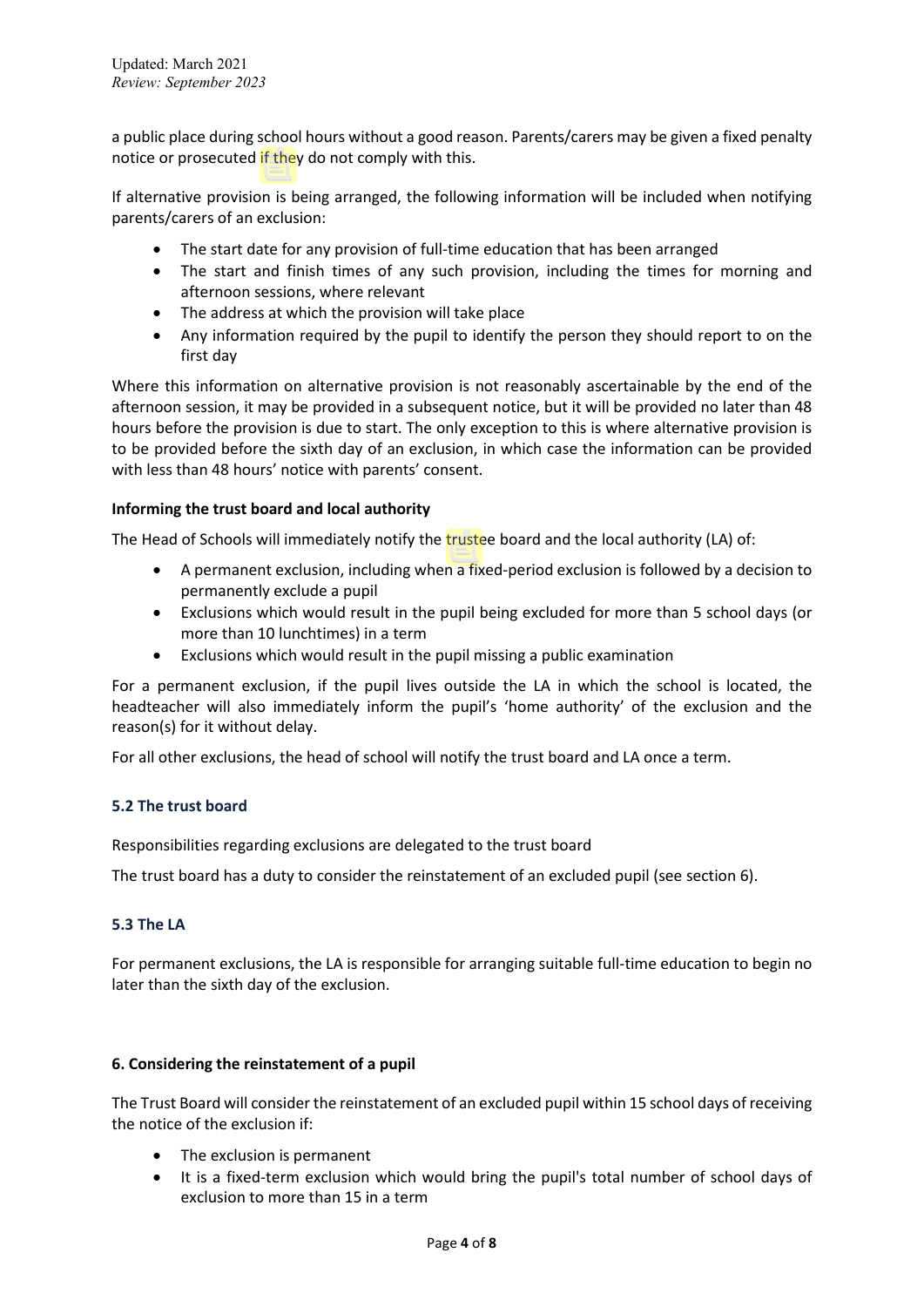• It would result in a pupil missing a public examination or national curriculum test

If requested to do so by parents/carers, the Trust Board will consider the reinstatement of an excluded pupil within 50 school days of receiving notice of the exclusion if the pupil would be excluded from school for more than 5 school days, but less than 15, in a single term.

Where an exclusion would result in a pupil missing a public examination, the trustees will consider the reinstatement of the pupil before the date of the examination. If this is not practicable, the trustees will consider the exclusion and decide whether or not to reinstate the pupil.

The trust board can either:

- Decline to reinstate the pupil, or
- Direct the reinstatement of the pupil immediately, or on a particular date

In reaching a decision, the trust board will consider whether the exclusion was lawful, reasonable and procedurally fair and whether the headteacher followed their legal duties. They will decide whether or not a fact is true 'on the balance of probabilities', which differs from the criminal standard of 'beyond reasonable doubt', as well as any evidence that was presented in relation to the decision to exclude.

Minutes will be taken of the meeting, and a record of evidence considered kept. The outcome will also be recorded on the pupil's educational record.

The trust board will notify, in writing, the Head of Schools, parents/carers and the LA of its decision, along with reasons for its decision, without delay.

Where an exclusion is permanent, the Trust Board's decision will also include the following:

The fact that it is permanent

- Notice of parents'/carers' right to ask for the decision to be reviewed by an independent review panel, and:
	- The date by which an application for an independent review must be made
	- The name and address to whom an application for a review should be submitted
	- That any application should set out the grounds on which it is being made and that, where appropriate, reference to how the pupil's SEN are considered to be relevant to the exclusion
	- That, regardless of whether the excluded pupil has recognised SEN, parents/carers have a right to require the Academy Trust to appoint an SEN expert to attend the review
	- Details of the role of the SEN expert and that there would be no cost to parents/carers for this appointment
	- That parents/carers must make clear if they wish for an SEN expert to be appointed in any application for a review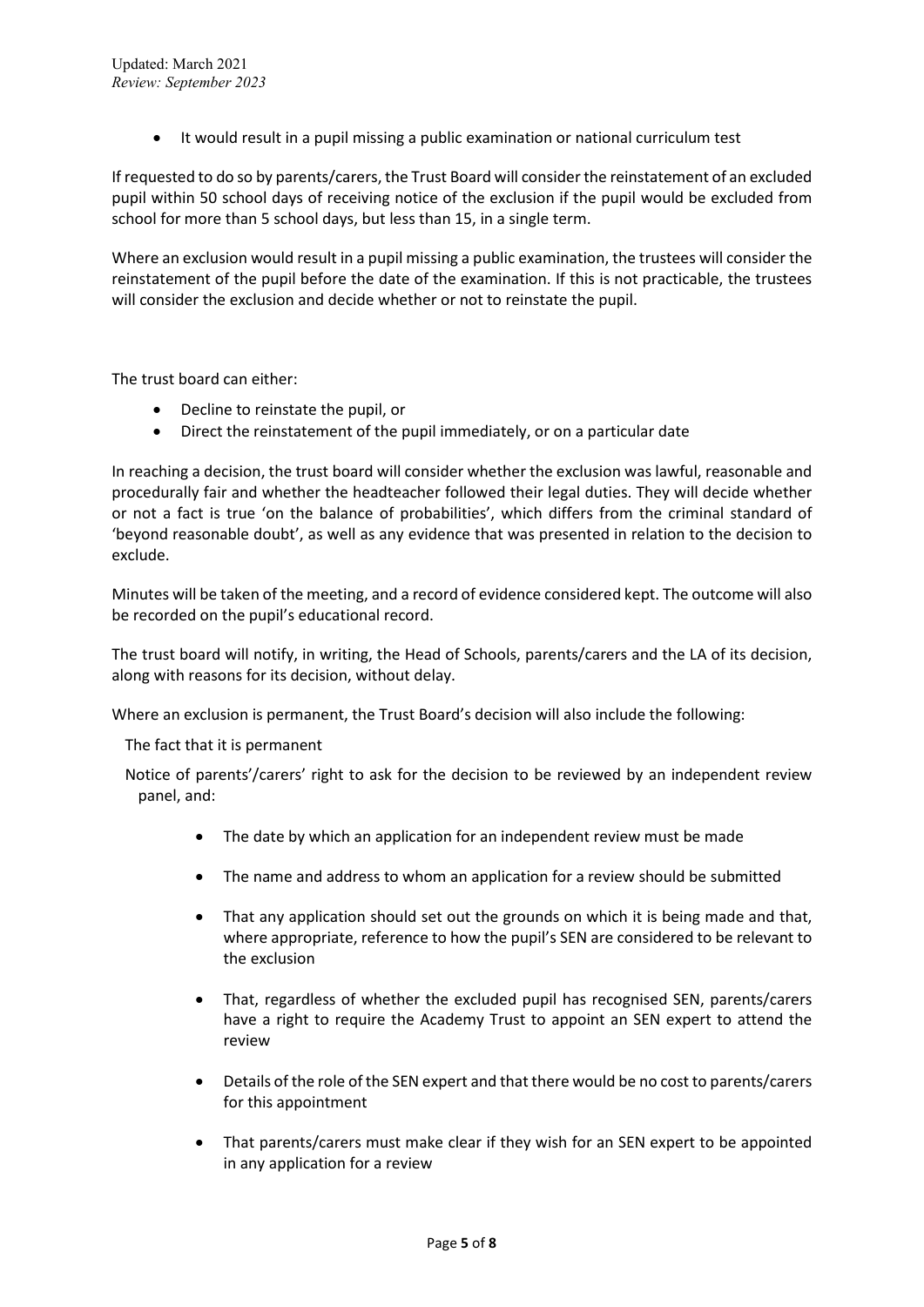That parents/carers may, at their own expense, appoint someone to make written and/or oral representations to the panel, and parents may also bring a friend to the review

 That if parents or carers believe that the exclusion has occurred as a result of discrimination, they may make a claim under the Equality Act 2010 to the first-tier tribunal (special educational needs and disability), in the case of disability discrimination, or the county court, in the case of other forms of discrimination. A claim of discrimination made under these routes should be lodged within 6 months of the date on which the discrimination is alleged to have taken place

# **7. An independent review**

If parents/carers apply for an independent review, the Academy Trust will arrange for an independent panel to review the decision of the governing board not to reinstate a permanently excluded pupil.

Applications for an independent review must be made within 15 school days of notice being given to the parents by the trust board of its decision to not reinstate a pupil.

A panel of a minimum of 3 members will be constituted with representatives from each of the categories below. Where a 5-member panel is constituted, 2 members will come from the trustees category and 2 members will come from the headteacher category.

- A lay member to chair the panel who has not worked in any school in a paid capacity, disregarding any experience as a school governor or volunteer
- Current or former school governors who have served as a governor for at least 12 consecutive months in the last 5 years, provided they have not been teachers or headteachers during this time
- Headteachers or individuals who have been a headteacher within the last 5 years

A person may not serve as a member of a review panel if they:

- Are a director of the academy trust or LAB of the excluding school
- Are the head of schools of the excluding school, or have held this position in the last 5 years
- Are an employee of the academy trust or the trust board of the excluding school (unless they are employed as a headteacher at another school)
- Have not had the required training within the last 2 years (see appendix 1 for what training must cover)

The panel cannot have had any connection with the academy trust or the incident which might reasonably raise doubts as to their impartiality.

A clerk will be appointed to the panel.

The independent panel will decide one of the following:

- Uphold the Trust Board's decision
- Recommend that the Trust Board reconsiders reinstatement
- Quash the Trust Board's decision and direct that they reconsider reinstatement (only when the decision is judged to be flawed)

The panel's decision can be decided by a majority vote. In the case of a tied decision, the chair has the casting vote.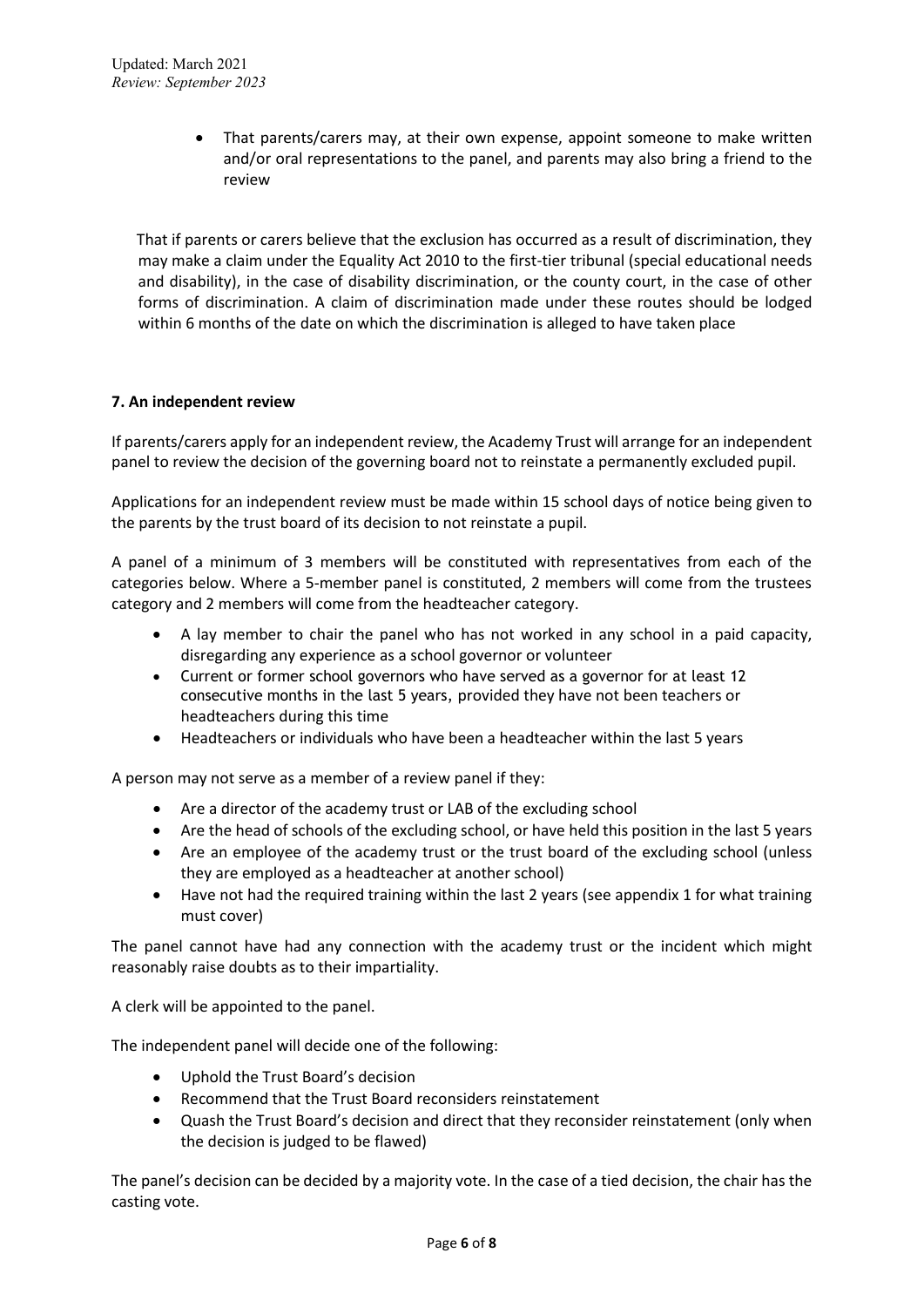# **8. School registers**

A pupil's name will be removed from the school admissions register if:

- 15 school days have passed since the parents/carers were notified of the exclusion panel's decision to not reinstate the pupil and no application has been made for an independent review panel, or
- The parents/carers have stated in writing that they will not be applying for an independent review panel

Where an application for an independent review has been made, the Trust Board will wait until that review has concluded before removing a pupil's name from the register.

Where alternative provision has been made for an excluded pupil and they attend it, code B (education off-site) or code D (dual registration) will be used on the attendance register.

Where excluded pupils are not attending alternative provision, code E (absent) will be used.

### **9. Returning from a fixed-term exclusion**

Following a fixed-term exclusion, a re-integration meeting will be held involving the pupil, parents, a member of senior staff and other staff, where appropriate.

# **10. Monitoring arrangements**

The Head of Schools monitors the number of exclusions every term and reports back to the trust board. They also liaise with the local authority to ensure suitable full-time education for excluded pupils.

This policy will be reviewed by Head of Schools every 2 years. At every review, the policy will be approved by the trust board.

#### **Appendix 1: Independent review panel training**

The Academy Trust must ensure that all members of an independent review panel and clerks have received training within the 2 years prior to the date of the review.

Training must have covered:

- The requirements of the primary legislation, regulations and statutory guidance governing exclusions, which would include an understanding of how the principles applicable in an application for judicial review relate to the panel's decision making
- The need for the panel to observe procedural fairness and the rules of natural justice
- The role of the chair and the clerk of a review panel
- The duties of headteachers, governing boards and the panel under the Equality Act 2010
- The effect of section 6 of the Human Rights Act 1998 (acts of public authorities unlawful if not compatible with certain human rights) and the need to act in a manner compatible with human rights protected by that Act